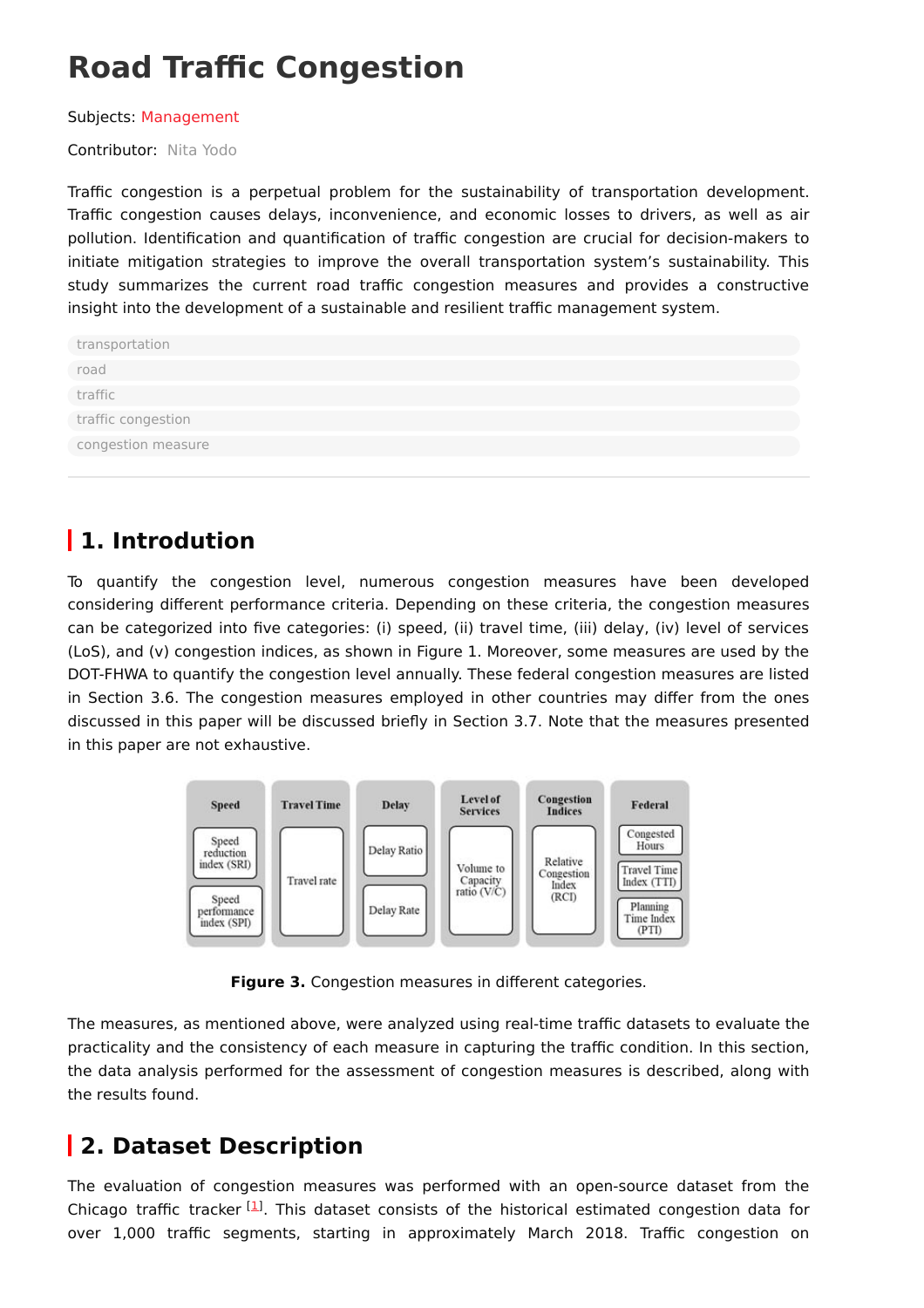Chicagoâs arterial streets (non-freeway streets) in real-time can be estimated by continuously monitoring and analyzing GPS (Global Positioning System) traces received from Chicago Transit Authority (CTA) buses dataset. This dataset contains, speed, vehicle count, and segment length data for every 10 mins for seven consecutive days. For this paper, an entire week of data from 14 March 2018, to 20 March 2018, of one segment (from Michigan to Lake Shore Dr.) was considered. The specific road segment of the collected traffic data is shown in Figure 2a by using Open Street Map in both off-peak (Figure 2b) and peak hours conditions (Figure 2c,d). The traffic condition in Figure 2 was captured at the time of manuscript preparation on 18 December 2019. It is shown in Figure 2 that during an off-peak time, a driver typically needs only two minutes to travel through the road segment. However, during peak hours, a driver is estimated to need three to four minutes to travel through the road segment, depending on the congestion level.



(d) Evening Peak condition (5:20 PM) - Travel Time: 4 minutes



### **3. Data Analysis**

All the congestion measures from Section 3 were implemented on the described dataset to analyze both daily and weekly traffic state at different times. The data for selected daily analysis was collected on 14 March 2018, and the weekly analysis was collected from 14 March 2018, to 20 March 2018.

#### **3.1. Daily Data Analysis**

For understanding the traffic congestion at different times of a day, SRI, SPI, travel rate, delay rate, delay ratio, V/C ratio, and RCI were employed to capture traffic conditions on 19 March 2018. The behavior of each measure at different times can be found in Figure 3, where the x-axis represents the time of each day for the day, and the y-axis indicates the congestion index obtained based on different congestion measures. The y-axis in all sub-figures in Figure 3, do not have units as they represent the congestion index. As shown in Figure 3, each sub-figure has a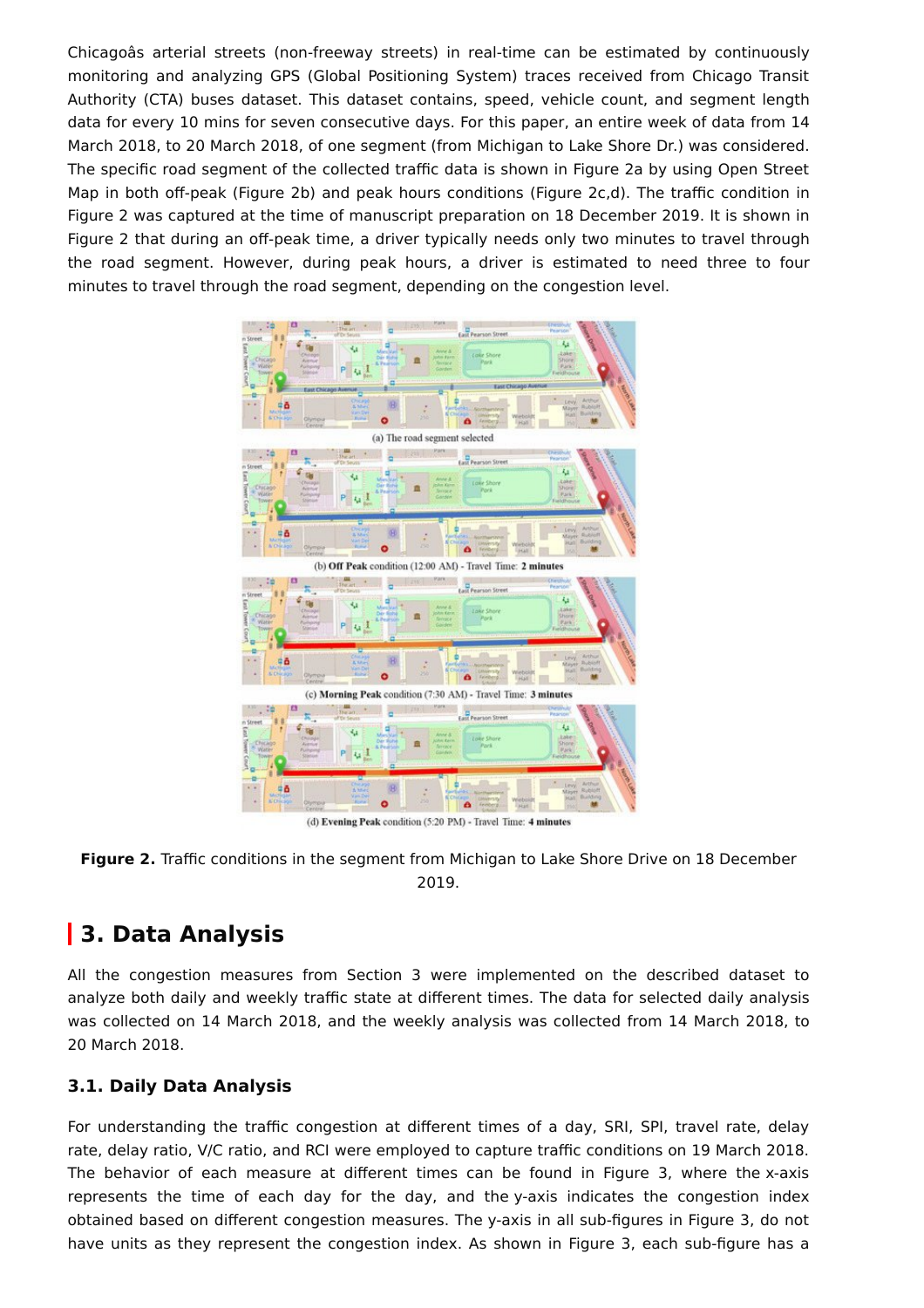different range of congestion index. The different range of congestion indices complicates the process of comparing various congestion measures.



**Figure 3.** Congestion Measures: (**a**) SRI, (**b**) SPI, (**c**) travel rate, (**d**) delay rate, (**e**) delay ratio, (**f**) V/C, and (**g**) RCI for a day (19 March 2018).

For each measure, the peak points of different congestion measures for the daily data analysis are summarized in Table 1. It can be summarized that except for the V/C ratio, all the other measures show a similar trend and the peak point at 5:31 PM. For the V/C ratio, the peak point is at 8:31 AM. In addition, it was found that based on these particular days, the road segment index value is 0.45, which indicates less congestion. The average congested hours for the day are 5 h, and the travel time index (TTI) and the planning time index (PTI) values are 1.44 and 1.08, respectively. These numbers imply that the 44% additional travel time is needed compared to free-flow travel time, and the traveler might have to plan for 8% more time while traveling through this road.

| Day                                  | <b>Monday</b> |                | <b>Tuesday</b>           |        | Wednesday      |      | <b>Thursday</b> |                | <b>Friday</b>  |      |
|--------------------------------------|---------------|----------------|--------------------------|--------|----------------|------|-----------------|----------------|----------------|------|
| <b>Congestion</b><br><b>Measures</b> | a.m.          | p.m.           | a.m.                     | p.m.   | a.m.           | p.m. | a.m.            | p.m.           | a.m.           | p.m. |
| <b>SRI</b>                           | ٠             | 5:31           | $\overline{\phantom{a}}$ | 5:21   | ۰              | 2:10 | $\blacksquare$  | 5:31           | ٠              | 4:11 |
| <b>SPI</b>                           | ٠             | 5:31           | $\blacksquare$           | 5:21   | $\blacksquare$ | 2:10 | $\blacksquare$  | 5:31           | $\blacksquare$ | 4:11 |
| <b>Travel rate</b>                   | ۰             | 5:31           | $\blacksquare$           | 5:21   | ۰              | 2:10 | ۰               | 5:31           | ٠              | 4:11 |
| <b>Delay rate</b>                    | ٠             | 5:31           | $\blacksquare$           | 5:21   | $\blacksquare$ | 2:10 | $\blacksquare$  | 5:31           | ٠              | 4:11 |
| Delay ratio                          | ۰             | 5:31           | $\overline{\phantom{a}}$ | 5:21   | $\blacksquare$ | 2:10 | $\blacksquare$  | 5:31           | ٠              | 4:11 |
| V/C                                  | 8:31          | $\blacksquare$ | 8:51                     | $\sim$ | $\sim$         | 4:50 | 8:50            | $\blacksquare$ | 8:40           | ۰    |

**Table 1.** Peak points of different congestion measures on weekdays.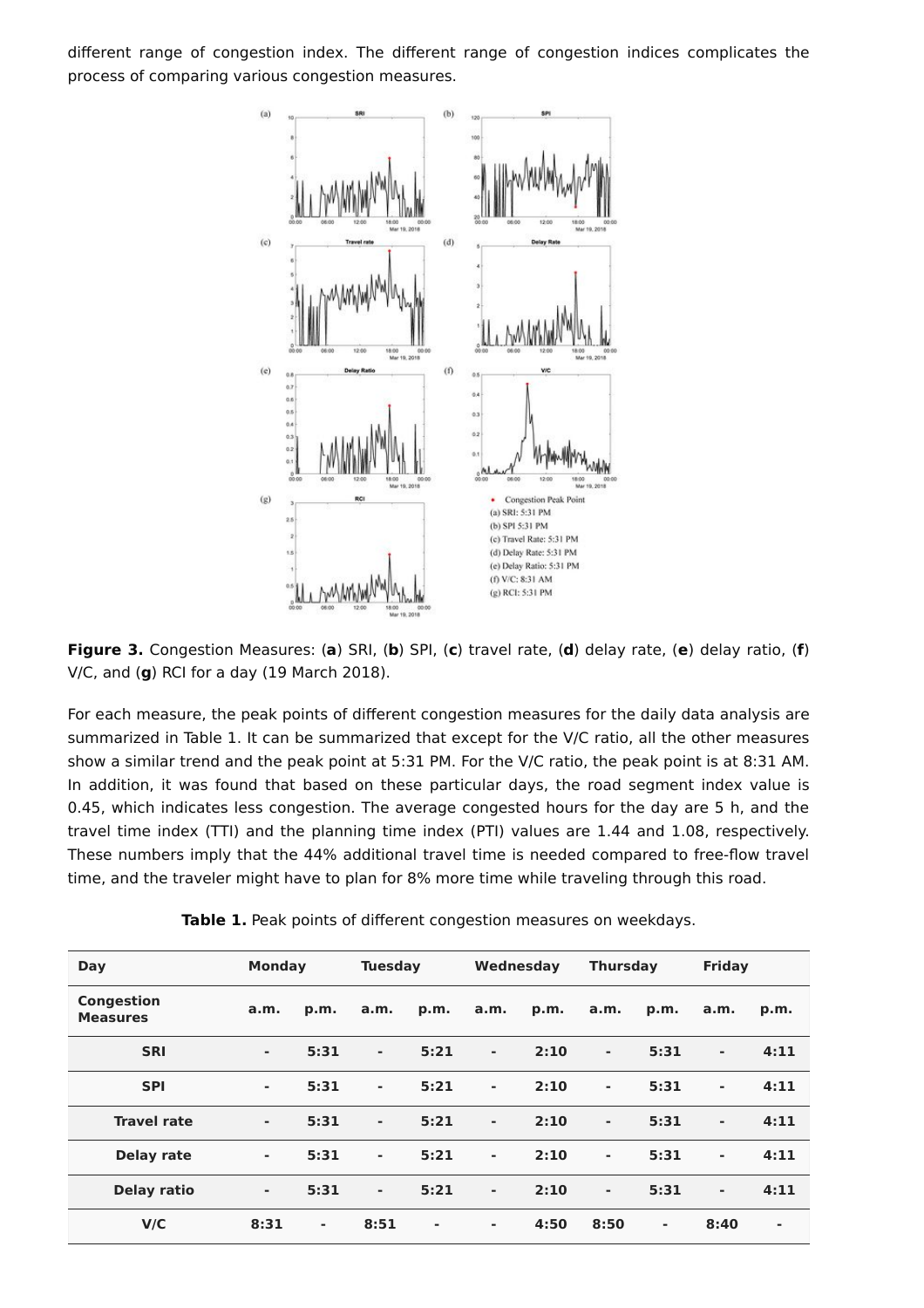| Day                                  | <b>Monday</b> |      | <b>Tuesday</b> |      | Wednesday |      | <b>Thursday</b> |      | Friday                   |      |
|--------------------------------------|---------------|------|----------------|------|-----------|------|-----------------|------|--------------------------|------|
| <b>Congestion</b><br><b>Measures</b> | a.m.          | p.m. | a.m.           | p.m. | a.m.      | p.m. | a.m.            | p.m. | a.m.                     | p.m. |
| <b>RCI</b>                           | ۰             | 5:31 | $\blacksquare$ | 5:21 |           | 2:10 | $\blacksquare$  | 5:31 | $\overline{\phantom{a}}$ | 4:11 |

#### **3.2. Weekly Data Analysis**

The weekly trend of the seven congestion measures is shown in Figure 4, where the x-axis represents the time of each day for an entire week, and the y-axis indicates the congestion index obtained based on different congestion measures. The y-axes in Figure 4 do not have a unit as they represent the congestion index from various congestion measures. It can be noted that each congestion measure has different ranges of congestion index. From Figure 4, it is observed that the trend of measurement values for each day is almost consistent for SRI, SPI, travel rate, delay rate, delay ratio, and RCI, except for the V/C ratio. This is because the SRI, SPI, travel rate, delay rate, delay ratio, and RCI are fundamentally calculated based on the travel speed and time. However, the V/C ratio shows a different perspective of congestion as it compares the volume of vehicles with the roadway capacity. It is also observed that the V/C ratio on Thursday, Saturday, and Sunday is significantly lower than that of the other four days.



**Figure 4.** A one-week trend of different congestion measures. (**a**) SRI, (**b**) SPI, (**c**) travel rate, (**d**) delay rate, (**e**) delay ratio, (**f**) V/C, and (**g**) RCI.

The weekly peak point trend of these measures is also determined, which can be found in Table 1 for weekdays (Monday to Friday) and Table 2 for weekends (Saturday and Sunday). On weekdays Monday to Friday, congestion is observed mostly between peak hours, 6:00 a.m. to 9:00 a.m. and 4:00 p.m. to 7:00 p.m. The peak value for the most measure is found at 5:31 p.m., 5:21 p.m., 2:10 p.m., 5:31 p.m., and at 4:11 p.m. on Monday, Tuesday, Wednesday, Thursday, and Friday, respectively. However, the peak value is found to be different at weekends at 12:10 a.m. and 12:50 p.m. on Sunday, and 10:20 p.m. on Saturday.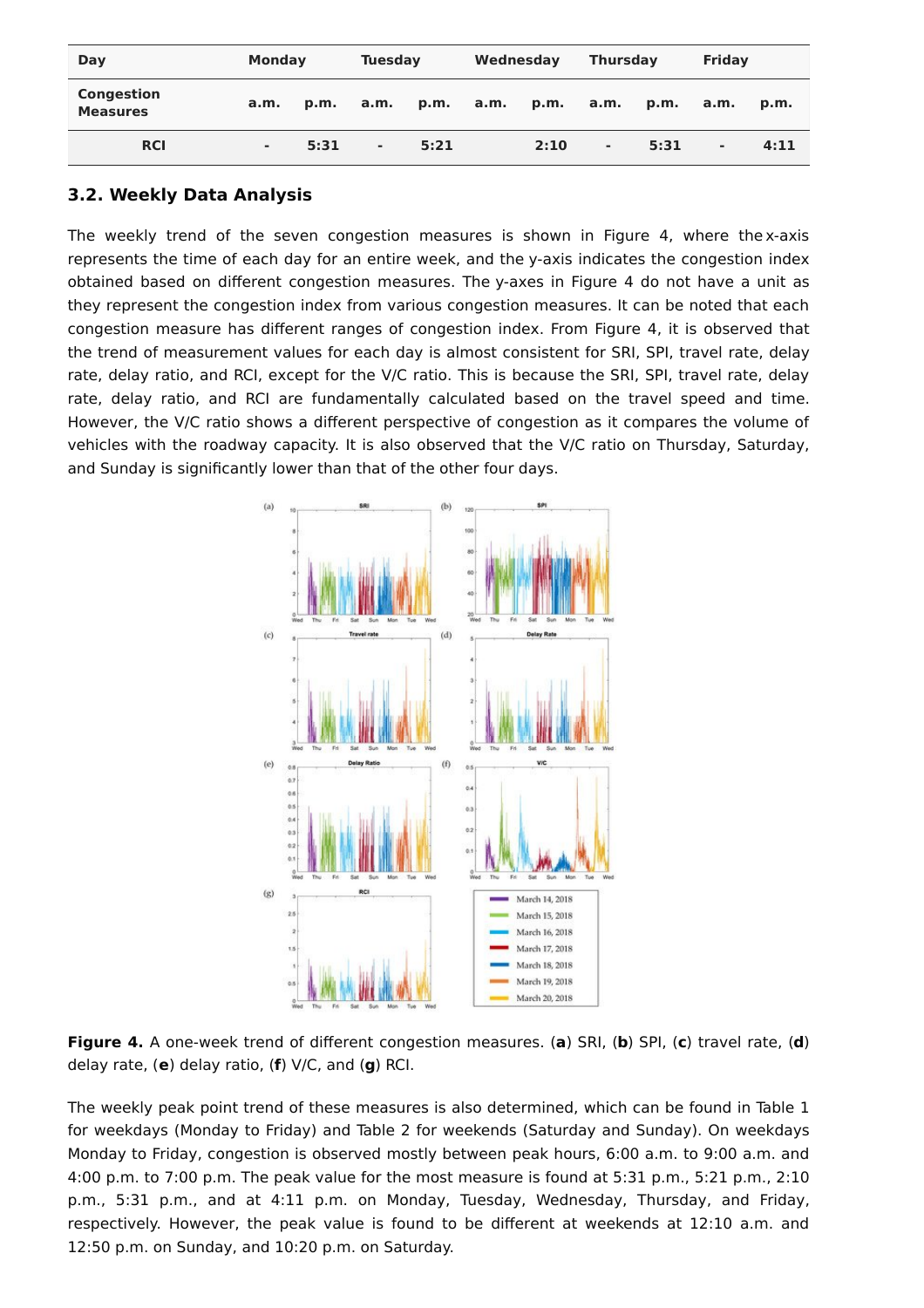| <b>Day</b>                 | <b>Saturday</b> |       | <b>Sunday</b> |       |
|----------------------------|-----------------|-------|---------------|-------|
| <b>Congestion Measures</b> | a.m.            | p.m.  | a.m.          | p.m.  |
| <b>SRI</b>                 | ٠               | 10:20 | 12:10         | 12:50 |
| <b>SPI</b>                 | ٠               | 10:20 | 12:10         | 12:50 |
| <b>Travel rate</b>         | ٠               | 10:20 | 12:10         | 12:50 |
| <b>Delay rate</b>          | ٠               | 10:20 | 12:10         | 12:50 |
| <b>Delay ratio</b>         | $\blacksquare$  | 10:20 | 12:10         | 12:50 |
| V/C                        | 8:50            | ۰     | ۰             | 2:40  |
| <b>RCI</b>                 | ٠               | 10:20 | 12:10         | 12:50 |

**Table 4.** Peak points of different congestion measures on weekends.

When analyzing the congestion trend, a different type of trend is observed for the V/C ratio if compared to other measures. For the weekdays, on Monday, Tuesday, Wednesday, Thursday, and Friday, the peak point is at 8:31 a.m., 8:51 a.m., 4:50 p.m., 8:50 a.m., and 8:40 a.m., respectively. Further, on the weekends, the peak point based on the V/C ratio is observed at 8:50 a.m. on Saturday and at 2:40 p.m. on Sunday. The variation in congestion during weekdays and weekends could occur because of the high rate of flow and volume of vehicles on the road on weekdays, which is not typically observed on the weekends.

While measuring congestion with different measures, sometimes negative values may occur for delay rate and delay ratio. This is because the difference between the actual and acceptable travel time can be negative when the actual travel time is less than the acceptable travel time. It typically happens especially at midnight, when fewer vehicles are traveling, and the average vehicle speed is quite high. During this time, no congestion occurs as most cars take lesser time than average travel time. In all the subfigures, the value of zero does not indicate if there is no congestion. Instead, it means that there is no vehicle on the road. From this analysis, it is observed that different congestion measures may have a different numerical value, but they also indicate a consistent congestion level within the range of each measure.

Assuming the daily and weekly data used in the data analysis is the typical (recurring) congestions, the monthly and yearly recurring congestion trend may be similar to the weekly congestion trend in Figure 4. Slight variations of recurring congestions behavior from week to week in a year are expected due to variations in traffic flow, weather conditions, and season changes. In addition, nonrecurring congestions are expected in some days or weeks as well. However, to analyze the nonrecurring condition, additional information on nonrecurring congestions events is required.

#### **3.3. Case Study Discussion**

Different congestion measures may have an impact on a decision, for example, whether the current traffic condition should be classified as congested or not, and how bad the congestion level is. From all the seven measures employed in data analysis, some of the discussed measures have a cutoff value for the congestion state, for example, SRI indicates a congestion state when its value exceeds 4 to 5, and for RCI, the congestion state starts from 2. Apart from the congestion state, some measures offer a range of value to different levels of congestions. The SPI and V/C measures provide a set of values to indicate various levels of congestion, as shown in Table 1 and Table 2, respectively. The range of value is often useful in a detailed daily congestion analysis.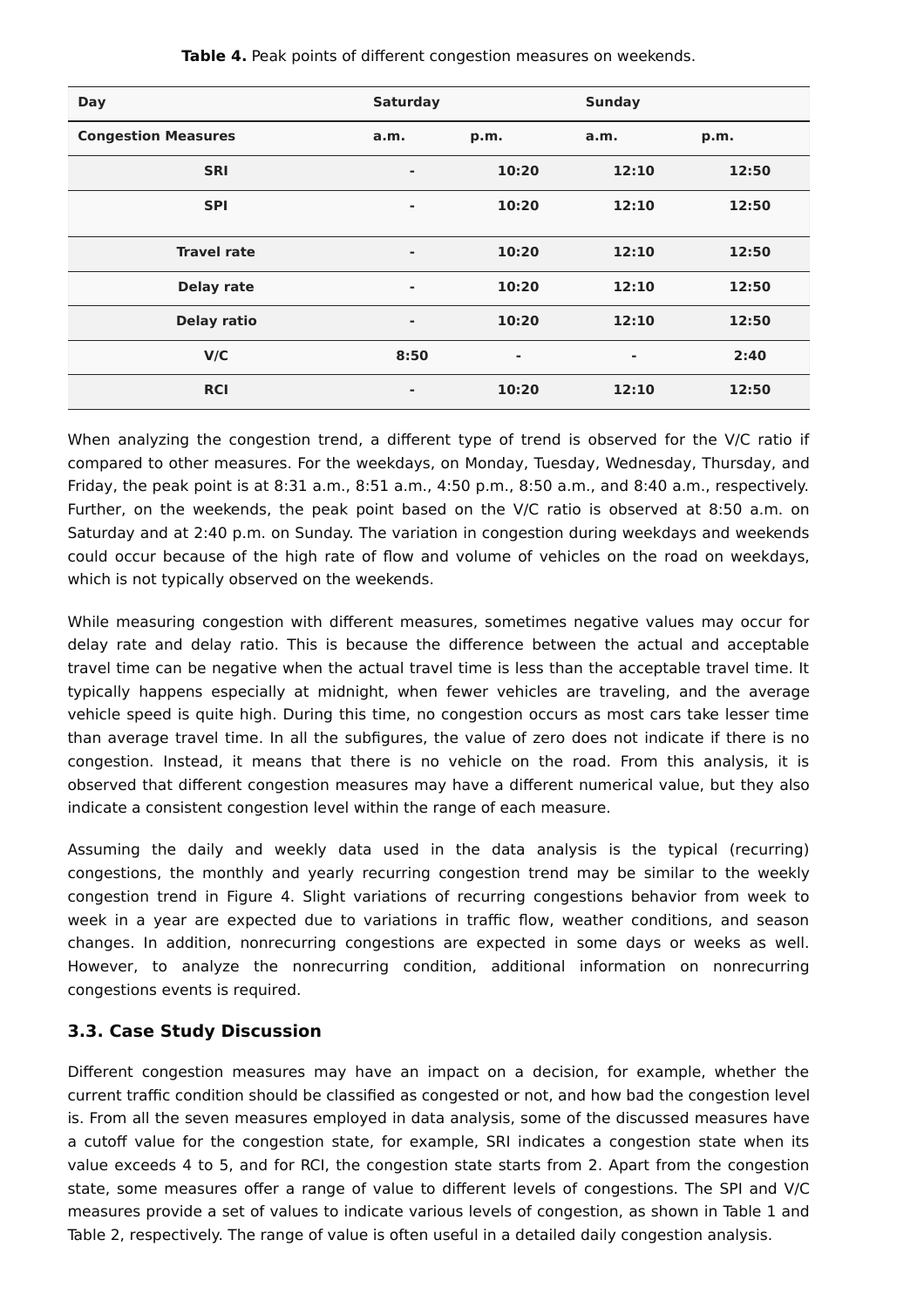Comparing SRI that has a range of 0â10 and SPI that has a scale of 0â100, Table 3 summarized the congested conditions and congestion counts found at different times for each day in a whole week. It can be seen that SPI shows more congested points compared to SRI, although some of these time instants are similar. The reason may be the range of values for SPI is more significant than that of SRI. Thus, SPI shows more instances of the congested period in a day or a week compared to the SRI measure. Based on the data analysis, SPI shows a total of 114 counts of congestion incidents, while SRI showed a total of 57 congestion incidents in a week.

| Day                | <b>SRI</b> |                                                     | Count                   | <b>SPI</b>                                                                               | Count          |
|--------------------|------------|-----------------------------------------------------|-------------------------|------------------------------------------------------------------------------------------|----------------|
|                    | a.m.       | 12:10, 8:20                                         | $\mathbf{2}$            | 12:10, 6:40, 8:01, 8:20, 11:20                                                           | 5              |
| <b>Sunday</b>      | p.m.       | 7:31, 7:01, 4:50, 2:31,<br>2:10, 1:40, 12:50        | $\overline{\mathbf{z}}$ | 12:50,1:40, 2:10â2:31, 3:31, 4:01,<br>4:31, 4:50, 5:40, 7:01, 7:31, 9:40                 | 11             |
| <b>Monday</b>      | a.m.       |                                                     |                         | 12:20, 1:20, 7:31, 4:51, 10:40,<br>11:50                                                 | 6              |
|                    | p.m.       | 2:10, 3:01, 3:40, 4:40,<br>5:31, 10:20              | 6                       | 1:21, 2:10, 3:01â4:10, 4:40,<br>5:31â5:50, 6:31â6:40, 10:20                              | $\overline{ }$ |
| <b>Tuesday</b>     | a.m.       | 6:21,7:21, 10:50                                    | $\overline{\mathbf{3}}$ | 6:01, 6:21, 7:10, 7:21, 7:40, 7:51,<br>10:50, 11:01                                      | 8              |
|                    | p.m.       | 12:31, 2:31, 2:50,<br>3:31â3:50, 5:01â5:31,<br>7:50 | 6                       | 12:31, 1:10, 2:31, 3:01, 3:31â4:01,<br>5:01â5:31, 6:10, 7:50, 8:01, 8:20,<br>8:40, 11:50 | 12             |
| Wednesday          | a.m.       |                                                     |                         |                                                                                          |                |
|                    | p.m.       | 2:10, 4:01â4:40, 5:10,<br>5:40, 6:31                | $\overline{5}$          | 1:10, 2:10â2:21, 3:01, 4:01â4:40,<br>5:10, 5:21, 5:40, 6:31                              | 8              |
| <b>Thursday</b>    | a.m.       | 4:10, 8:31â8:40,<br>10:50, 11:01, 11:40             | 5                       | 7:31, 7:40, 8:31, 8:40, 10:01,<br>10:50, 11:01, 11:40                                    | 8              |
|                    | p.m.       | 1:01, 3:10â3:21, 4:31,<br>5:31, 6:10, 7:50, 9:01    | $\overline{7}$          | 12:21, 1:01, 1:40, 3:10, 3:21, 3:50,<br>4:31, 5:10, 5:31, 5:50â6:10, 7:50,<br>9:01, 9:10 | 13             |
| <b>Friday</b>      | a.m.       | 4:01, 6:40â6:50                                     | $\overline{2}$          | 5:40, 6:40, 6:50, 7:21, 7:51, 8:11,<br>9:01, 9:21, 10:10                                 | $\mathbf{9}$   |
|                    | p.m.       | 3:01, 3:30, 4:11, 6:50,<br>7:50                     | 5                       | 12:01, 2:31, 3:01, 3:30, 4:11, 5:30,<br>5:40, 6:40, 6:50, 7:50, 9:20, 11:40              | 12             |
| <b>Saturday</b>    | a.m.       | 6:40, 8:01,<br>11:01,11:10                          | 4                       | 5:20, 6:40, 8:01, 10:20, 11:01,<br>11:10 11:40                                           | $\overline{ }$ |
|                    | p.m.       | 3:10, 3:40, 6:10, 9:01,<br>10:20                    | 5                       | 2:01, 3:10, 3:40, 5:31, 6:10, 9:01,<br>10:20, 11:31                                      | 8              |
| <b>Total Count</b> |            | <b>SRI</b>                                          | 57                      | <b>SPI</b>                                                                               | 114            |

**Table 3.** Congestion on each day of a week based on SRI and SPI

While SPI and SRI may indicate congestion incidents and counts in a period, there are other measures, such as V/C and RCI, that do not indicate any congested period. For RCI, the cutoff value for the congested state is 2, which is not found in Figure 4. Similarly, all values of V/C are less than 0.5, which indicates the normal traffic state. With these measures, the information on the congestion count cannot be directly measured or obtained.

Travel rate, delay rate, relay ratio, road segment index  $(R_i)$ , and the federal measures do not explicitly provide a range of value, but only a point value, for congested traffic conditions.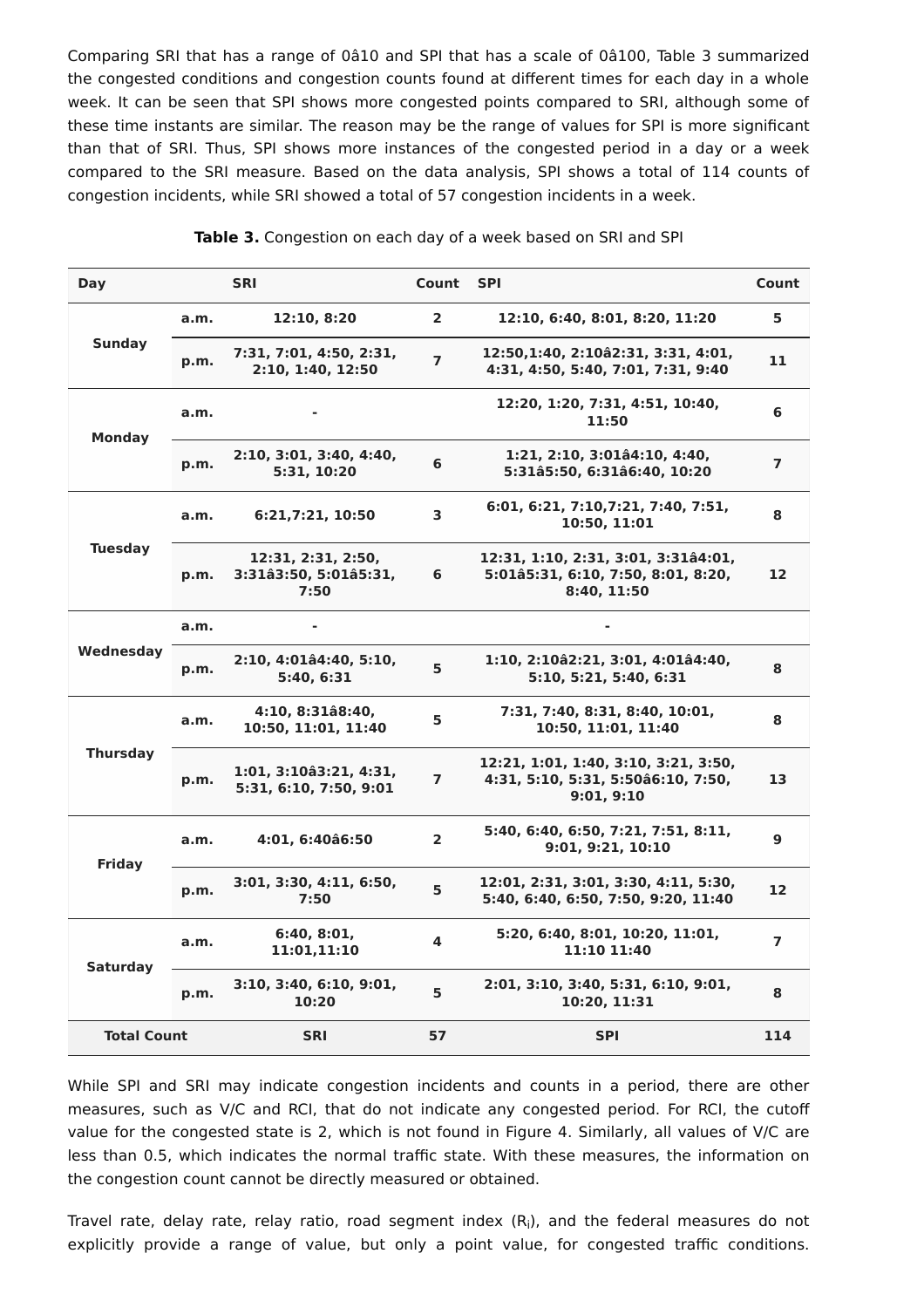Nonetheless, the point value may also be handy when comparing daily, weekly, or monthly traffic conditions. The comparison of the road segment congestion index  $(R_i)$  and the three federal measures (congested hours, travel time index (TTI), and planning time index (PTI)) for the entire week can be found in Table 3 and Figure 5. In Figure 5, the x-axis represents the time of each day for a total week, and the y-axis indicates the congestion index. The y-axes in Figure 5 do not have units, as each of the y-axis in each sub-figure represents the congestion index. Similar to Figure 3 and Figure 4, all of these measures in Figure 5 also show a higher value for weekdays than weekends, which further indicate a comparatively higher congestion level on the weekdays compared to the weekends.



**Figure 5.** Weekly trends of (a) R<sub>i</sub>, (b) congested hours, (c) TTI, and (d) PTI.

| Day             | $R_i$ | <b>Congested Hours</b> | <b>TTI</b> | PTI  |
|-----------------|-------|------------------------|------------|------|
| <b>Sunday</b>   | 0.42  | 3.5                    | 1.17       | 0.91 |
| <b>Monday</b>   | 0.41  | 4.3                    | 1.31       | 0.98 |
| <b>Tuesday</b>  | 0.44  | 5                      | 1.35       | 1    |
| Wednesday       | 0.45  | 5                      | 1.44       | 1.08 |
| <b>Thursday</b> | 0.48  | 5.16                   | 1.32       | 0.94 |
| <b>Friday</b>   | 0.44  | 5.16                   | 1.33       | 1.01 |
| <b>Saturday</b> | 0.46  | 3.33                   | 1.15       | 0.88 |

**Table 3.** Road segment index (R<sub>i</sub>) and federal measures

### **4. Conclusions**

Traffic congestion is a global challenge in the development of sustainable and resilient traffic management systems. The currently available traffic congestion measures are categorized into: (i) speed, (ii) travel time, (iii) delay, (iv) level of services (LoS), (v) congestion indices, and (vi) federal approaches. For each category, congestion measures are described with their corresponding equations and quantitative ranges for various congestion levels. A real-time traffic tracker dataset was used to compare the congestion measures. Daily and weekly analysis of congestion were performed for a road segment. From the daily analysis, a similar peak congestion period was observed for different congestion measures. Additionally, the weekly analysis showed a slight difference of peak congestion period from day-to-day. Overall, this study determines current challenges in traffic congestion measurement approaches and provides a new insight towards the development of a sustainable and resilient traffic management system in the long run.